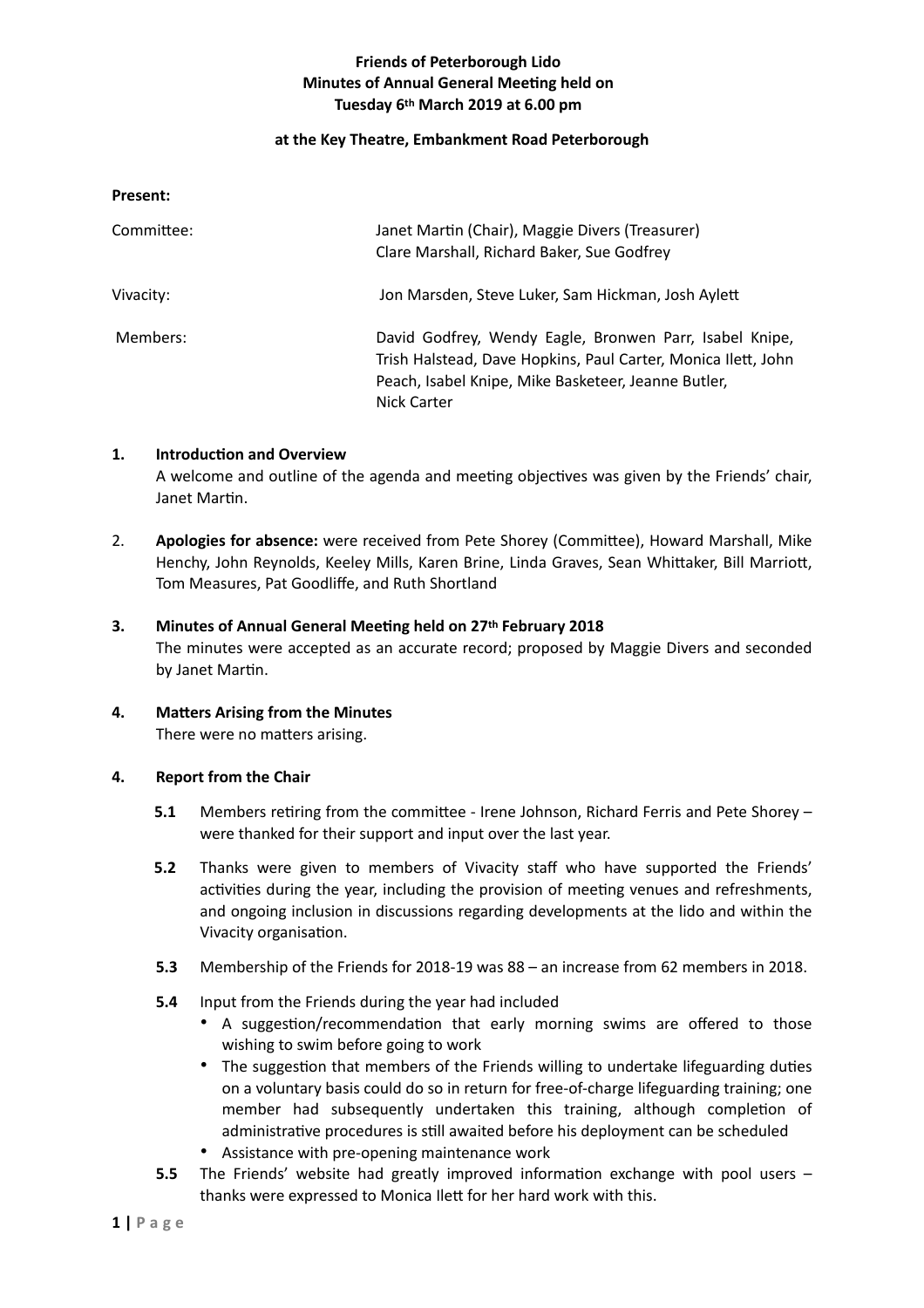**5.6** Membership year – although the Friends have always welcomed new members joining at any time during the year, experience has shown that on occasions individuals had joined on the post-season swim date purely in order to obtain a late, extra swim. These 'members' have rarely re-joined the Friends during the following year, and this practice is not felt to be within the spirit of the privilege offered to members by Vivacity as a "thank you" for support during the year (particularly since the cost of joining the Friends is currently less than cost of a regular adult swim). The committee had therefore agreed that joining at this post season swim would no longer be permitted.

## **6. Treasurer's Report**

Copies of the accounts to  $31<sup>st</sup>$  December 2018 were circulated to members, reflecting the Friends' current balance as £447.00, represented by –

| <b>Balance at Bank</b> | £440.00 |
|------------------------|---------|
| Cash in Hand           | £7.00   |

## **7.** Election of Officers & Committee

A schedule of members nominated for committee and officer posts, duly proposed and seconded in accordance with the Friends' constitution, was shown. All nominees were elected unanimously by those present, as follows:

| Committee Chair - Janet Martin<br>Treasurer | - Maggie Divers                                                                             |
|---------------------------------------------|---------------------------------------------------------------------------------------------|
| Committee                                   | - Clare Marshall, Sue Godfrey, Richard Baker, Dave Hopkins,<br>Tom Measures, Trish Halstead |

The election of Janet Martin as Committee Chair was presided over by Jon Marsden.

The position of Secretary once again remains vacant.

### **8. Review of 2018 Lido Season** (Steven Luker, General Manager for the Lido)

- Steve commenced by thanking members for their support and contribution to the running of the pools. In particular, the feedback obtained from day-to-day conversations with lido users had been useful, and is appreciated.
- Income from the season was approximately £225,000, largely driven by a very warm summer, representing an increase of £21,501 over the 2017 season
- Admissions for the 16-week season had totalled 39,792 (an increase of 21,501 from the 2017 season), with an average weekly admission of 2,484

### **9. Plans for 2019 Lido Season**

Steve then outlined plans and developments for the coming season:

- Events successfully held during 2017 will be repeated, including the Solstice swims, additional midnight and early morning swims, and Pride events. Vivacity may also participate in the UK-wide programme of skinny dips. A calendar of events is being prepared to assist advance publicity for all events
- It is noted that the lido is a member of the Historic Pools of Great Britain network, which provides opportunities for exchange of information and expertise between member pools across the UK.